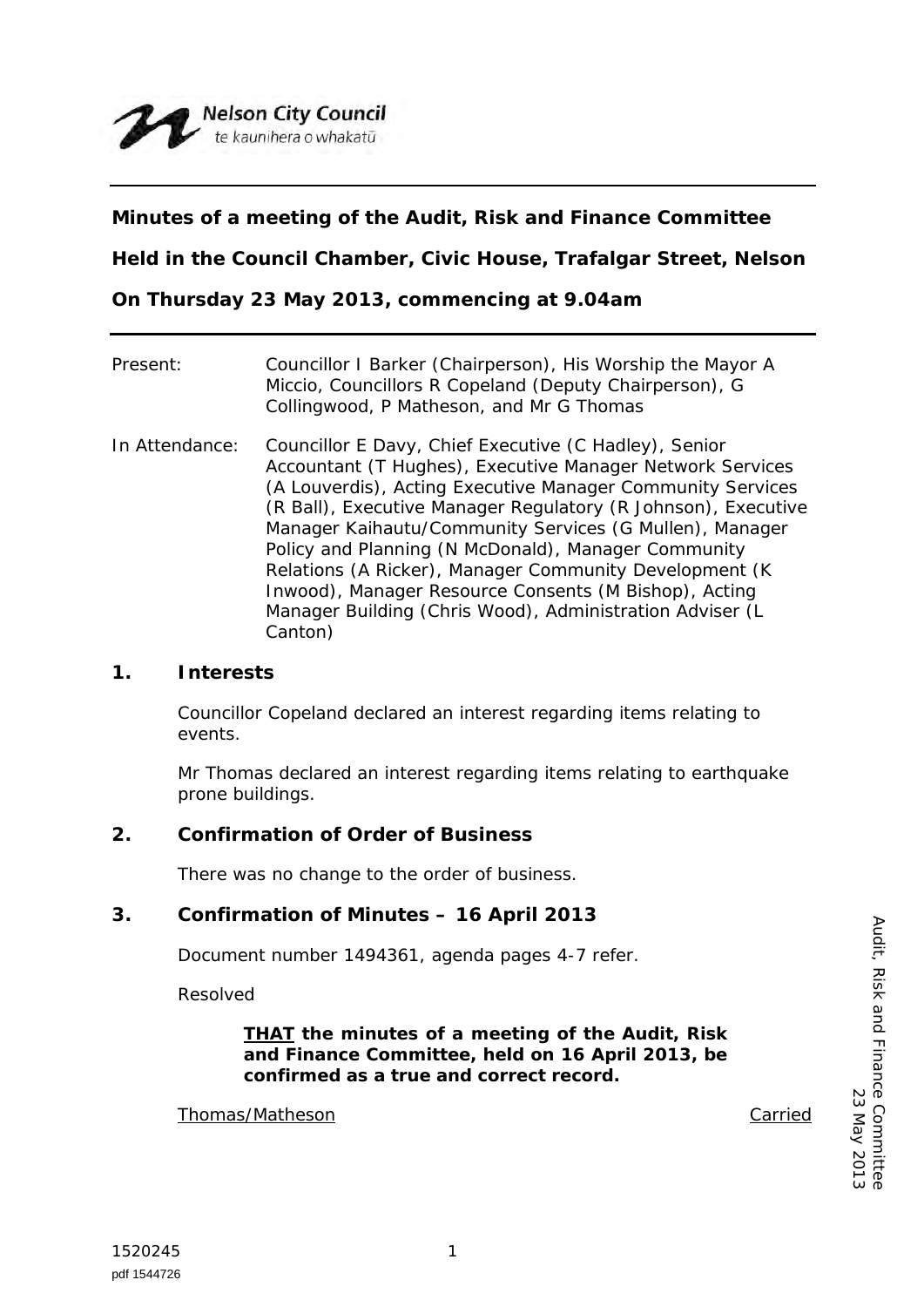# **4. Status Report – Audit, Risk and Finance Committee**

Document number 1374515 v6, agenda page 8 refers.

Resolved

#### *THAT the Status Report – Audit, Risk and Finance Committee (1374515 v6) be received.*

His Worship the Mayor/Thomas Carried

### **5. Finance Report for the Period Ending 31 March 2013**

Document number 1502301, agenda pages 9-28 refer.

In response to a question, the Chief Executive advised that resource for the storm water activity would be considered in a report to the Council meeting to deliberate on submissions to the draft Annual Plan 2013/14 on 29 and 30 May. With regard to sewerage issues, she said that there was sufficient budget allocated to undertake all necessary activities.

During a discussion, it was agreed that the capital grant for the Suter Gallery was an operational expense for the Council and should therefore be referred to as a grant to the Suter for capital expenditure.

In response to a question about the programmed maintenance budget, the Chief Executive advised that Council Officers had been asked to exercise prudence with operational expenditure to ensure Council achieved the rates rise it had proposed in the draft Annual Plan 2013/14.

It was noted that, once the Nelson North Waste Water Treatment Plant issue was fully resolved, Council would receive an update on the matter.

The Committee noted that Total Rates Outstanding figure for March 2013 represented a significant increase on March 2012. It was agreed that the Council needed to be mindful of the erosion of economic drivers for Nelson City, and the impact of this on commercial activity.

With regard to the Abbreviated Balance Sheet (Attachment 6), the Chief Executive advised that the Chief Financial Officer would provide an explanation to all Councillors by email of why the Ratepayers Equity figure and the Fixed Assets figure had decreased while the Reserves figures and the Bank Term Loans figure had increased.

Resolved

*THAT the Finance Report for the Period Ending 31 March 2013 (1502301) be received and the variations noted.*

Copeland/Collingwood Carried

Audit, Risk and Finance Committee

Audit, Risk and Finance Committee

23 May 2013

23 May 2013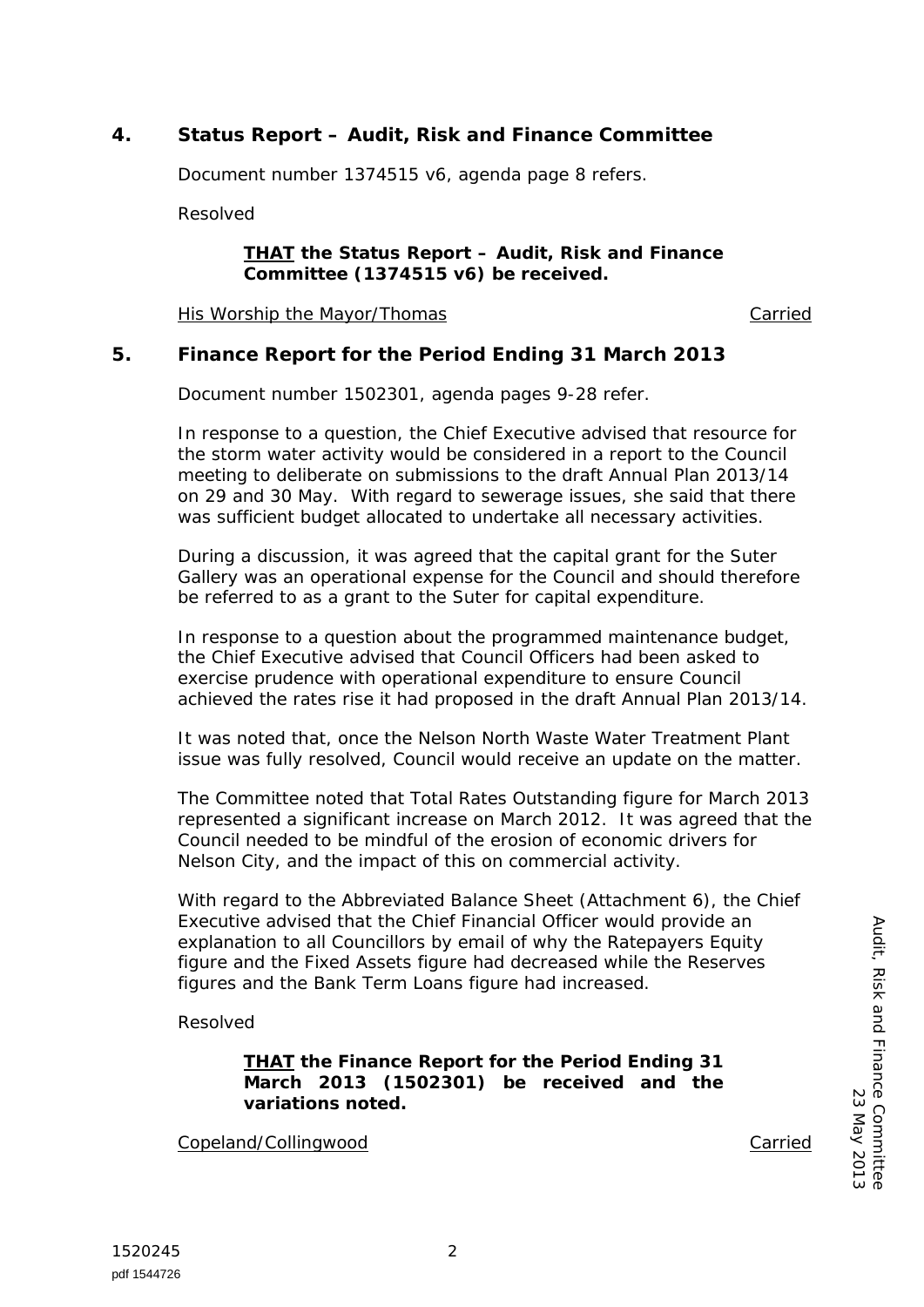# **6. Events Resource Consent Update May 2013**

Document number 1499012, agenda pages 29-33 refer.

Manager Community Development, Kath Inwood, joined the meeting and presented the report. She said that since the report (1499012) had been distributed, the Memorandum of Appeal had been lodged with the Environment Court.

Ms Hughes noted a correction to 4.7 of the report (1499012), replacing the reference to the Suter Gallery with the Nelson School of Music.

In response to questions, Ms Hughes explained that rather than altering the budgets, the reallocation of funding would be reflected in actual expenditure figures, which would ensure transparency.

She added that, if the consents were treated as intangible assets and expensed over their 10 year lifespan, it would be likely that Council would be required to write off a considerable portion of the cost of the consents at the end of the 10 years. The issue was discussed with Audit New Zealand, and Council Officers considered it prudent to treat the entire cost as an expense in the first year, Ms Hughes said.

Attendance: Councillor Copeland left the room at 10.00am.

Resolved

#### *THAT this update on the Events Resource Consents RM115245 and RM125012 be received.*

Recommendation to Council

*THAT the overspend on the budget for the festival activity be covered from budget savings within the District and Regional Plan activity, and the Social Heritage activity.*

His Worship the Mayor/Collingwood The Carried Carried

### **7. Events Resource Consents: Return on Investment**

Document number 1507232, agenda pages 34-39 refer.

Manager Community Development, Kath Inwood, presented the report.

During a discussion, the Committee noted that the proposed fees were a cost effective way for event organisers to utilise the Resource Consents.

Attendance: His Worship the Mayor, A Miccio, left the meeting at 10.04am.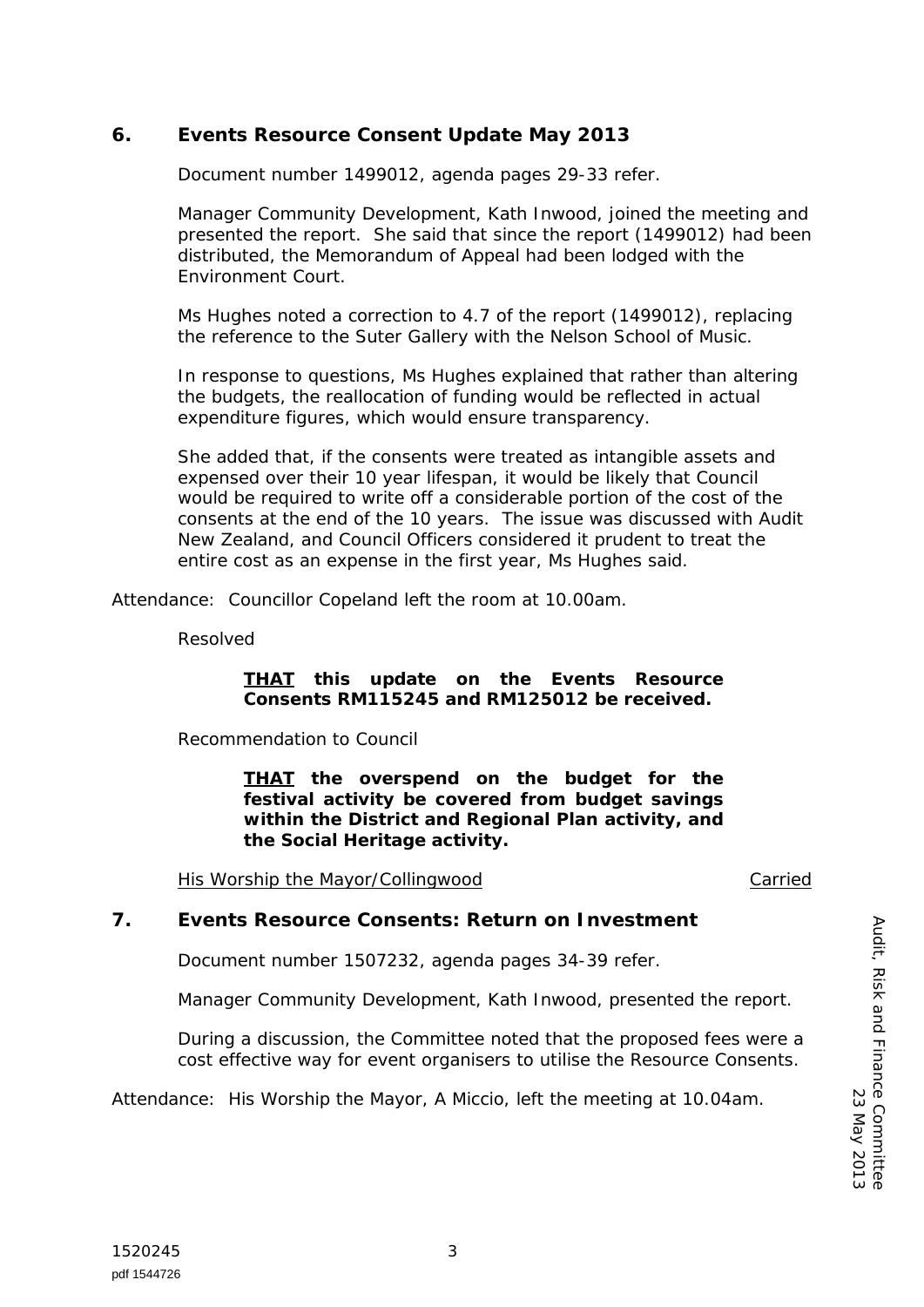Resolved

*THAT the Committee confirm that the consents (RM115245 and RM125012) are a Council investment for which a return should be sought;*

*AND THAT a fee of \$250 be charged for special events, where the event will be using the Council's Resource Consent RM125012 and Site Noise Management Plans;*

*AND THAT this charging regime be reviewed and reported back to the Audit, Risk and Finance Committee in 12 months;*

*AND THAT this report, including its recommendations, be forwarded to Council – Governance.*

Matheson/Collingwood **Carried** Carried Carried Carried Carried Carried Carried Carried Carried Carried Carried Carried Carried Carried Carried Carried Carried Carried Carried Carried Carried Carried Carried Carried Carried

### **8. Regulatory Report for 1 January to 31 March 2013**

Document number 1479310, agenda pages 40-47 refer.

Manager Resource Consents, Mandy Bishop, and Acting Manager Building, Chris Wood, joined the meeting. Ms Bishop presented the report.

Attendance: Councillor Copeland returned to the meeting at 10.10am. Councillor Davy sat back from the table and did not participate in the discussion.

During a discussion about Parking Unit Performance, the Executive Manager Regulatory advised that recruitment for one Officer, and a review of how the Unit's resource was focussed, was currently underway.

In response to a further question, Mr Wood said it was anticipated that the Slope Failure Register would be complete by 31 July 2013.

It was noted that details of any street names approved should be included in future reports relating to Hearing Panel Activities.

Resolved

### *THAT the Regulatory Report for 1 January to 31 March 2013 (1479310) be received.*

Thomas/Copeland Carried Carried Carried